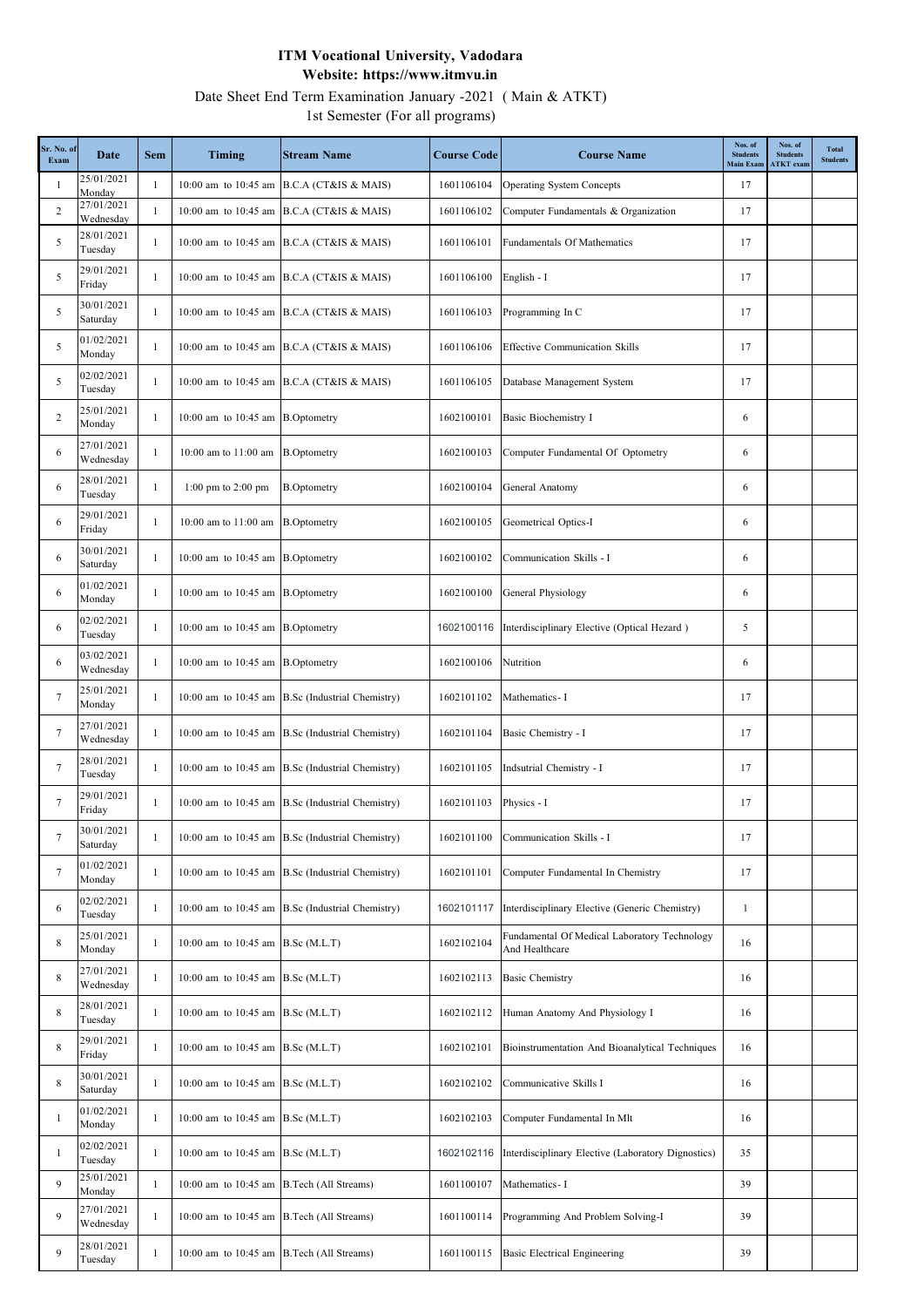Date Sheet End Term Examination January -2021 ( Main & ATKT)

1st Semester (For all programs)

| Sr. No. of<br>Exam | <b>Date</b>             | <b>Sem</b>   | Timing                                    | <b>Stream Name</b>                              | <b>Course Code</b> | <b>Course Name</b>                                        | Nos. of<br><b>Students</b><br><b>Main Exam</b> | Nos. of<br><b>Students</b><br><b>ATKT</b> exam | <b>Total</b><br><b>Students</b> |
|--------------------|-------------------------|--------------|-------------------------------------------|-------------------------------------------------|--------------------|-----------------------------------------------------------|------------------------------------------------|------------------------------------------------|---------------------------------|
| 9                  | 29/01/2021<br>Friday    | 1            | 10:00 am to 10:45 am B.Tech (All Streams) |                                                 | 1601100117         | <b>Engineering Graphics</b>                               | 39                                             |                                                |                                 |
| 9                  | 30/01/2021<br>Saturday  | 1            | 10:00 am to 10:45 am B.Tech (All Streams) |                                                 | 1601100116         | Communication Skills - I                                  | 39                                             |                                                |                                 |
| 2                  | 01/02/2021<br>Monday    | $\mathbf{1}$ | 10:00 am to 10:45 am B.Tech (All Streams) |                                                 | 1601100118         | Physics                                                   | 39                                             |                                                |                                 |
| 2                  | 02/02/2021<br>Tuesday   | $\mathbf{1}$ | 10:00 am to 10:45 am B.Tech (All Streams) |                                                 | 1601100121         | Interdisciplinary Elective (Disaster Management)          | 67                                             |                                                |                                 |
| $\overline{c}$     | 02/02/2021<br>Tuesday   | -1           |                                           | 10:00 am to 10:45 am $B.Tech -1$ (All Streams)  | 1601100121         | Interdisciplinary Elective (Foundary Technology)          | $\overline{4}$                                 |                                                |                                 |
| 10                 | 25/01/2021<br>Monday    | $\mathbf{1}$ | 10:00 am to 10:45 am BBA                  |                                                 | 1603100114         | <b>Business Accounting</b>                                | 44                                             |                                                |                                 |
| 10                 | 27/01/2021<br>Wednesday | $\mathbf{1}$ | 10:00 am to 10:45 am BBA                  |                                                 | 1603100103         | <b>Business Mathematics</b>                               |                                                |                                                |                                 |
| 10                 | 28/01/2021<br>Tuesday   | -1           | 10:00 am to 10:45 am BBA                  |                                                 | 1603100121         | Principles Of Management                                  | 44                                             |                                                |                                 |
| 10                 | 29/01/2021<br>Friday    | $\mathbf{1}$ | 10:00 am to 10:45 am BBA                  |                                                 | 1603100116         | <b>Business Economics I</b>                               | 44                                             |                                                |                                 |
| 10                 | 30/01/2021<br>Saturday  | $\mathbf{1}$ | 10:00 am to 10:45 am BBA                  |                                                 | <b>MGT514</b>      | Computer Application                                      |                                                |                                                |                                 |
| 3                  | 02/02/2021<br>Tuesday   | -1           | 10:00 am to 10:45 am BBA                  |                                                 | 1603100119         | Interdisciplinary Elective (Soft Skill for<br>Generation) | 50                                             |                                                |                                 |
| -1                 | 25/01/2021<br>Monday    | 1            | 10:00 am to 10:45 am M.SC (MLT)           |                                                 | 1602301301         | Laboratory Management And Techniques                      | 18                                             |                                                |                                 |
| -1                 | 27/01/2021<br>Wednesday | 1            | 10:00 am to 10:45 am M.SC (MLT)           |                                                 | 1602301300         | Human Anatomy And Physiology                              | 18                                             |                                                |                                 |
|                    | 28/01/2021<br>Tuesday   | 1            | 10:00 am to 10:45 am M.SC (MLT)           |                                                 | 1602301303         | Introductory Microbiology                                 | 18                                             |                                                |                                 |
|                    | 29/01/2021<br>Friday    | $\mathbf{1}$ | 10:00 am to 10:45 am M.SC (MLT)           |                                                 | 1602301302         | <b>Basic Hematology</b>                                   | 18                                             |                                                |                                 |
|                    | 30/01/2021<br>Saturday  | 1            | 10:00 am to 10:45 am M.SC (MLT)           |                                                 | 1602301304         | <b>Biostatistics</b>                                      | 18                                             |                                                |                                 |
| $\overline{2}$     | 25/01/2021<br>Monday    | $\mathbf{1}$ |                                           | 10:00 am to 10:45 am M.SC-(Industrial Chemistry | 1602300302         | Clinical Research                                         | 11                                             |                                                |                                 |
| $\overline{c}$     | 27/01/2021<br>Wednesday | -1           |                                           | 10:00 am to 10:45 am M.SC-(Industrial Chemistry | 1602300301         | Advanced Analytical Analysis                              | 11                                             |                                                |                                 |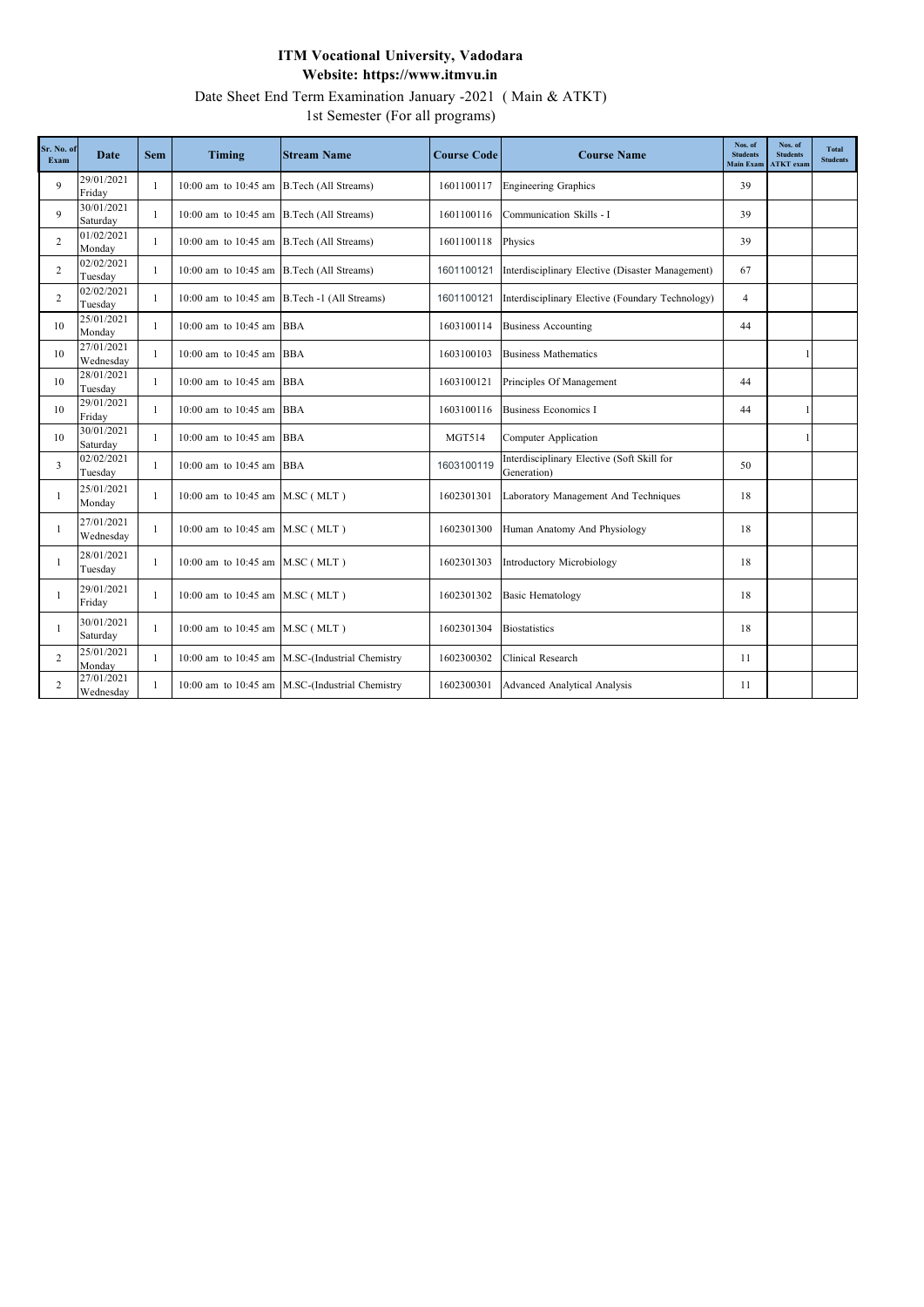Date Sheet End Term Examination January -2021 ( Main & ATKT)

1st Semester (For all programs)

| Sr. No. of<br>Exam | Date                   | Sem | Timing                                     | <b>Stream Name</b>                              | Course Code | <b>Course Name</b>                      | Nos. of<br><b>Students</b> | Nos. of<br><b>Students</b><br>Main Exam ATKT exam | <b>Total</b><br><b>Students</b> |
|--------------------|------------------------|-----|--------------------------------------------|-------------------------------------------------|-------------|-----------------------------------------|----------------------------|---------------------------------------------------|---------------------------------|
|                    | 28/01/2021<br>Tuesdav  |     |                                            | 10:00 am to 10:45 am M.SC-(Industrial Chemistry | 1602300303  | Name Reactions In Chemical Industry     |                            |                                                   |                                 |
|                    | 29/01/2021<br>Friday   |     |                                            | 10:00 am to 10:45 am M.SC-(Industrial Chemistry | 1602300300  | Industrial Operations                   |                            |                                                   |                                 |
|                    | 30/01/2021<br>Saturday |     |                                            | 10:00 am to 10:45 am M.SC-(Industrial Chemistry | 1602300304  | Process Devlopment In Chemical Industry |                            |                                                   |                                 |
|                    | 25/01/2021<br>Monday   |     | $10:00$ am to $10:45$ am MBA(FIN, MKT, HR) |                                                 | 1603304312  | Managerial Economics                    | 14                         |                                                   |                                 |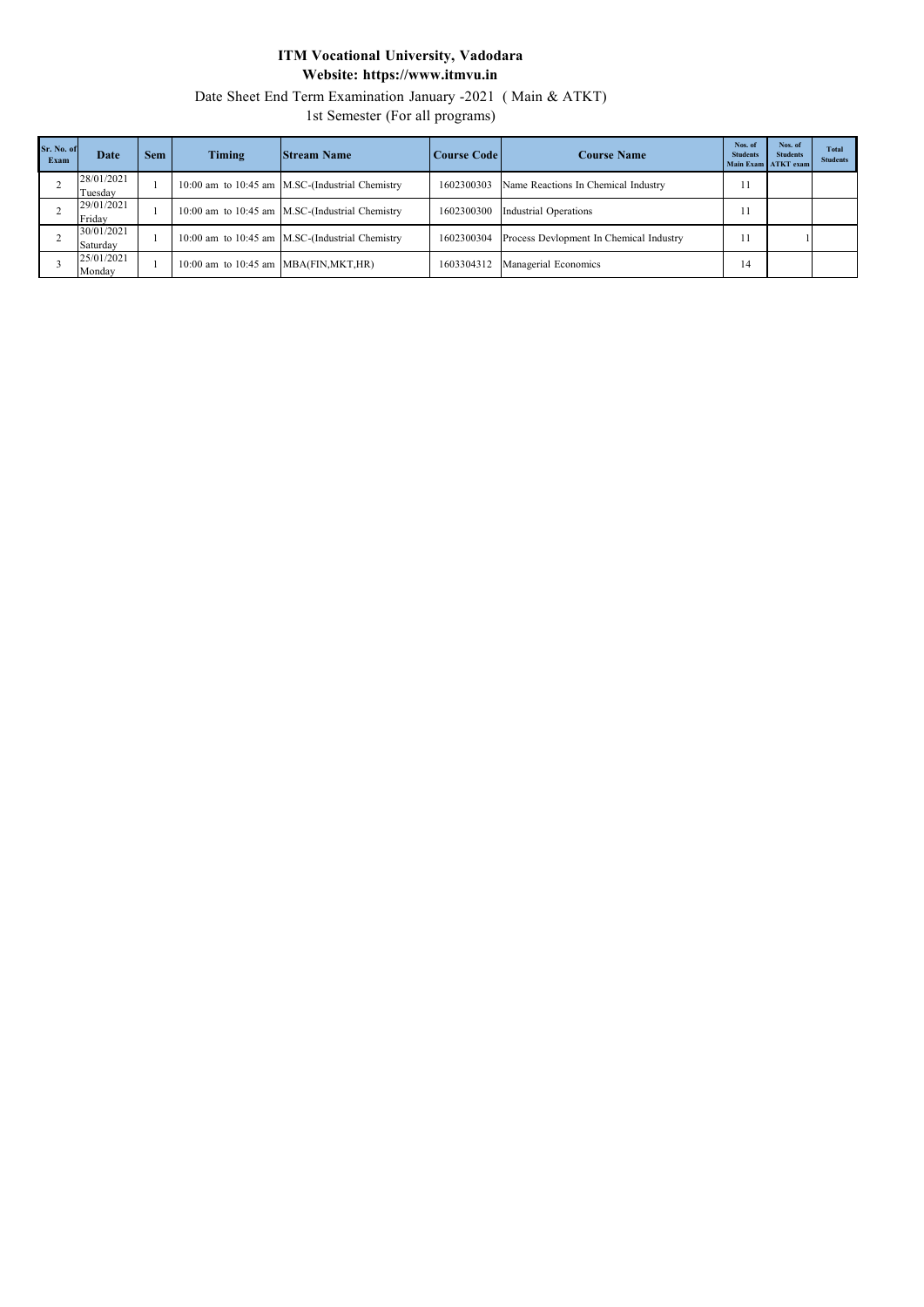Date Sheet End Term Examination January -2021 ( Main & ATKT)

1st Semester (For all programs)

| Sr. No. of<br>Exam | Date                    | <b>Sem</b> | Timing                                     | <b>Stream Name</b> | Course Code | <b>Course Name</b>                    | Nos. of<br><b>Students</b> | Nos. of<br><b>Students</b><br>Main Exam ATKT exam | <b>Total</b><br><b>Students</b> |
|--------------------|-------------------------|------------|--------------------------------------------|--------------------|-------------|---------------------------------------|----------------------------|---------------------------------------------------|---------------------------------|
|                    | 27/01/2021<br>Wednesday |            | 10:00 am to 10:45 am MBA(FIN, MKT, HR)     |                    | 1603304300  | <b>Accounting For Managers</b>        | 14                         |                                                   |                                 |
|                    | 28/01/2021<br>Tuesday   |            | 10:00 am to 10:45 am MBA(FIN, MKT, HR)     |                    | 1603304305  | Decision Science                      | 14                         |                                                   |                                 |
|                    | 29/01/2021<br>Friday    |            | 10:00 am to 10:45 am MBA(FIN, MKT, HR)     |                    | 1603304306  | Enterprise Systems Management         | 14                         |                                                   |                                 |
|                    | 30/01/2021<br>Saturday  |            | 10:00 am to 10:45 am MBA(FIN, MKT, HR)     |                    | 1603304308  | Introduction To Operations Management | 14                         |                                                   |                                 |
|                    | 01/02/2021<br>Monday    |            | $10:00$ am to $10:45$ am MBA(FIN, MKT, HR) |                    | 1603304309  | Leading & Managing Organization       | 14                         |                                                   |                                 |
|                    | 02/02/2021<br>Tuesday   |            | 10:00 am to 10:45 am MBA(FIN, MKT, HR)     |                    | 1603304309  | Marketing Management                  | 14                         |                                                   |                                 |

**A R Examination**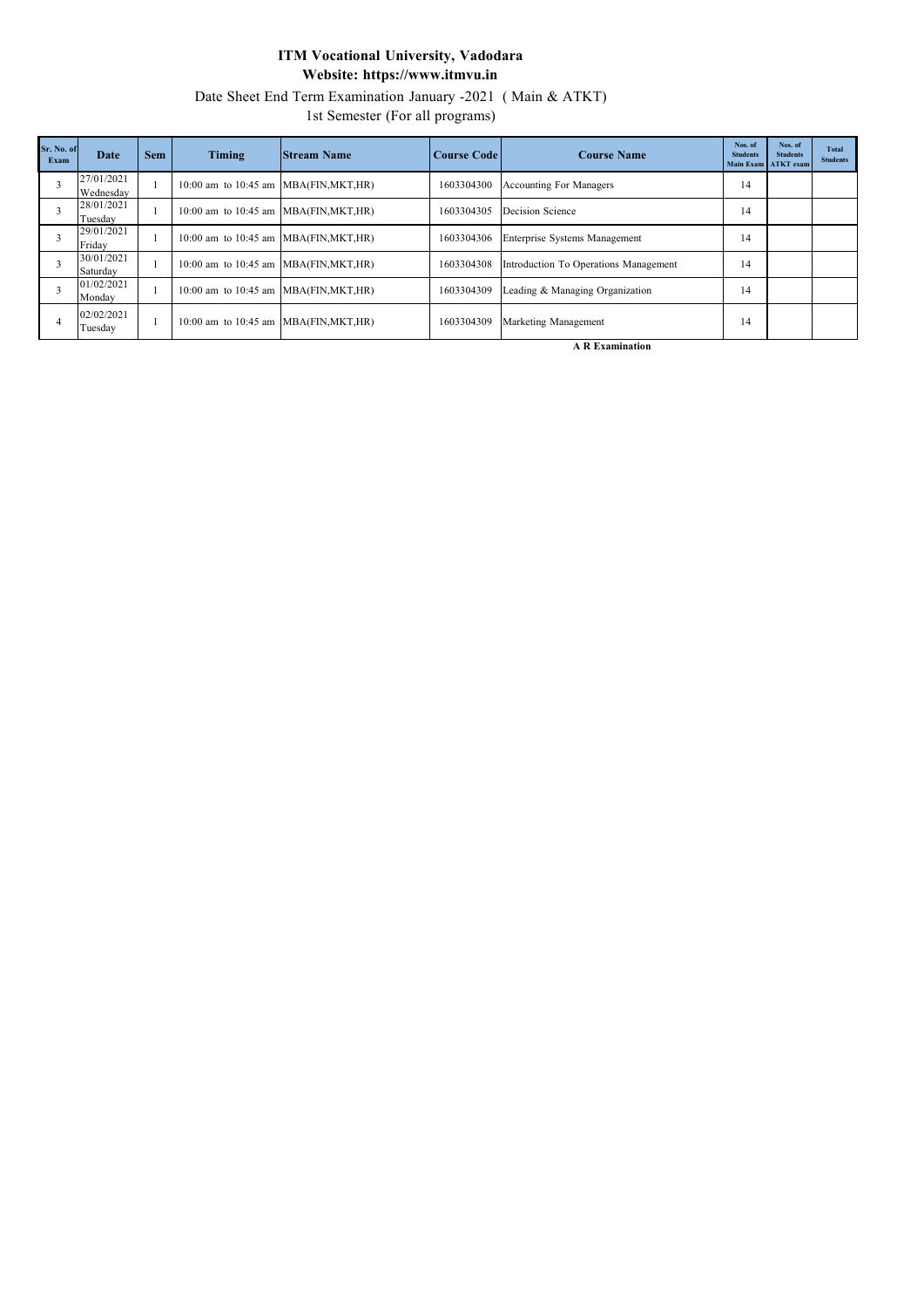### Q.P Uplodad

Q.P Uplodad

- Q.P Uplodad
- Q.P Uplodad
- 
- Q.P Uplodad
- 

Q.P Uplodad

Q.P Uplodad

Q.P Uplodad

Q.P Uplodad

Q.P Uplodad

# Q.P Uplodad

# Q.P Uplodad

Q.P Uplodad

# Q.P Uplodad

- Q.P Uplodad
- 

# Q.P Uplodad

# Q.P Uplodad

### Q.P Uplodad

### Q.P Uplodad

Q.P Uplodad

# Q.P Uplodad

Q.P Uplodad

# Q.P Uplodad

Q.P Uplodad

- Q.P Uplodad
- Q.P Uplodad
- Q.P Uplodad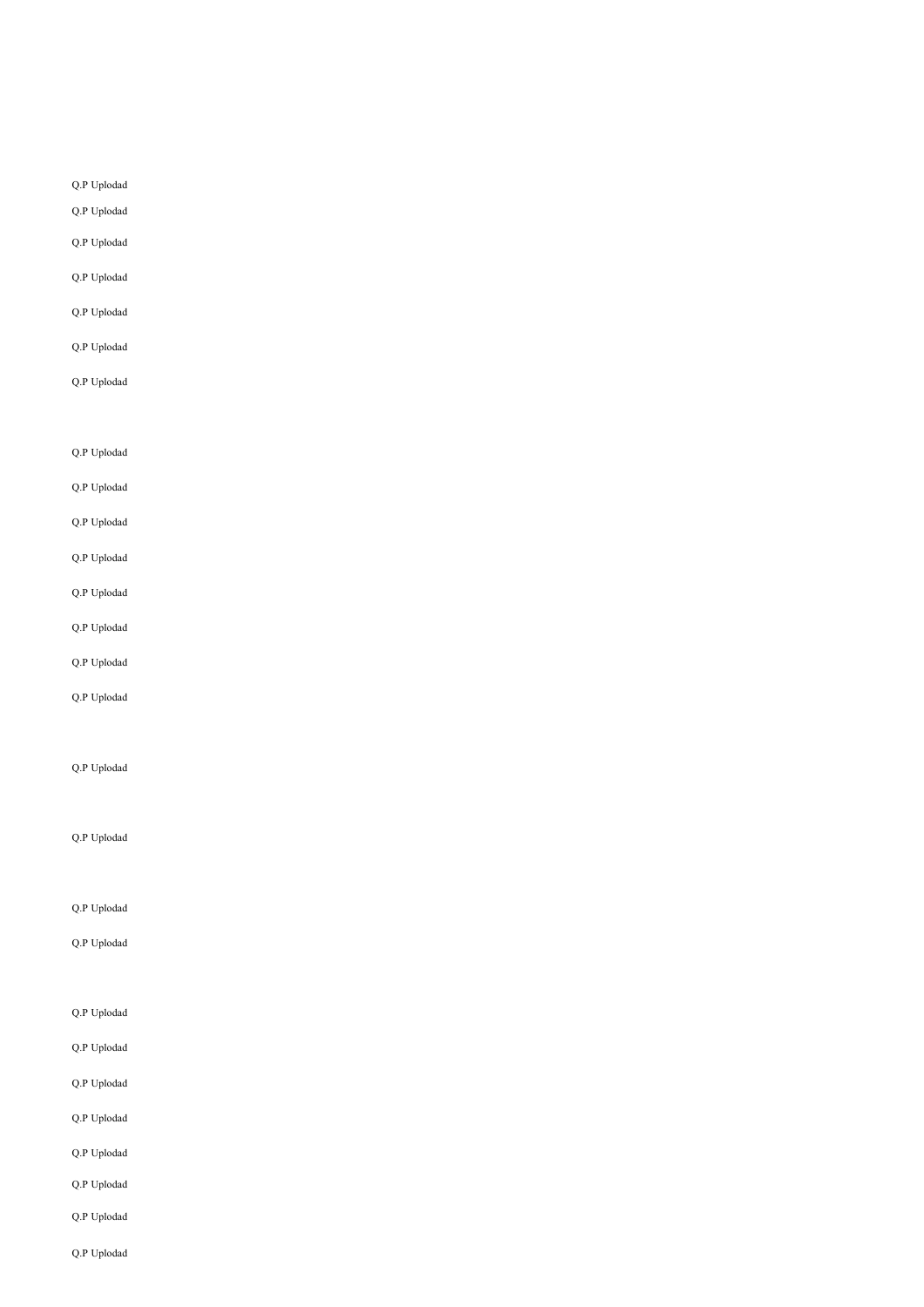Q.P Uplodad

Q.P Uplodad

Q.P Uplodad

Q.P Uplodad

Q.P Uplodad

Q.P Uplodad

Q.P Uplodad Q.P Uplodad

Q.P Uplodad Q.P Uplodad Q.P Uplodad Q.P Uplodad Q.P Uplodad Q.P Uplodad Q.P Uplodad Q.P Uplodad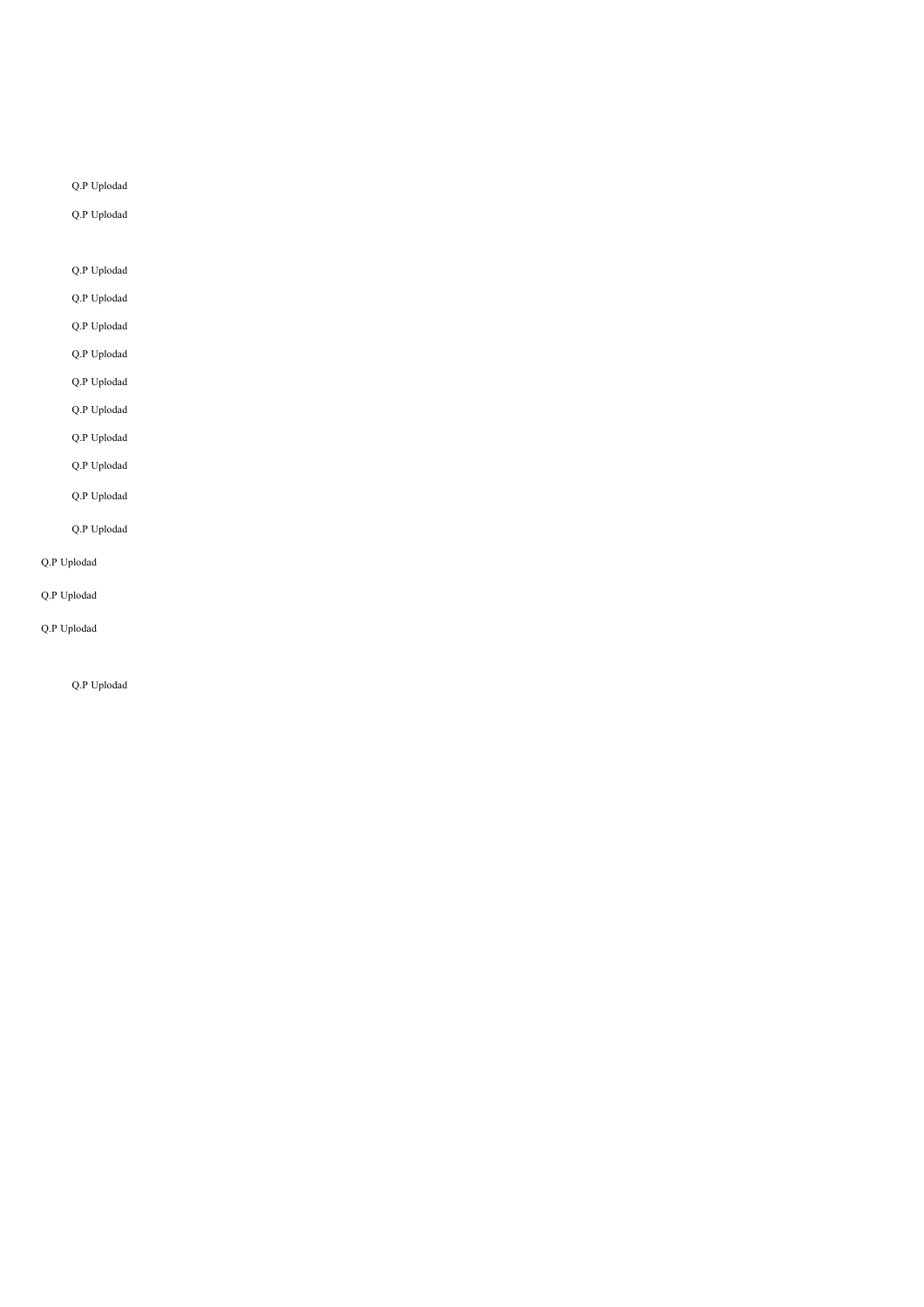Q.P Uplodad

Q.P Uplodad